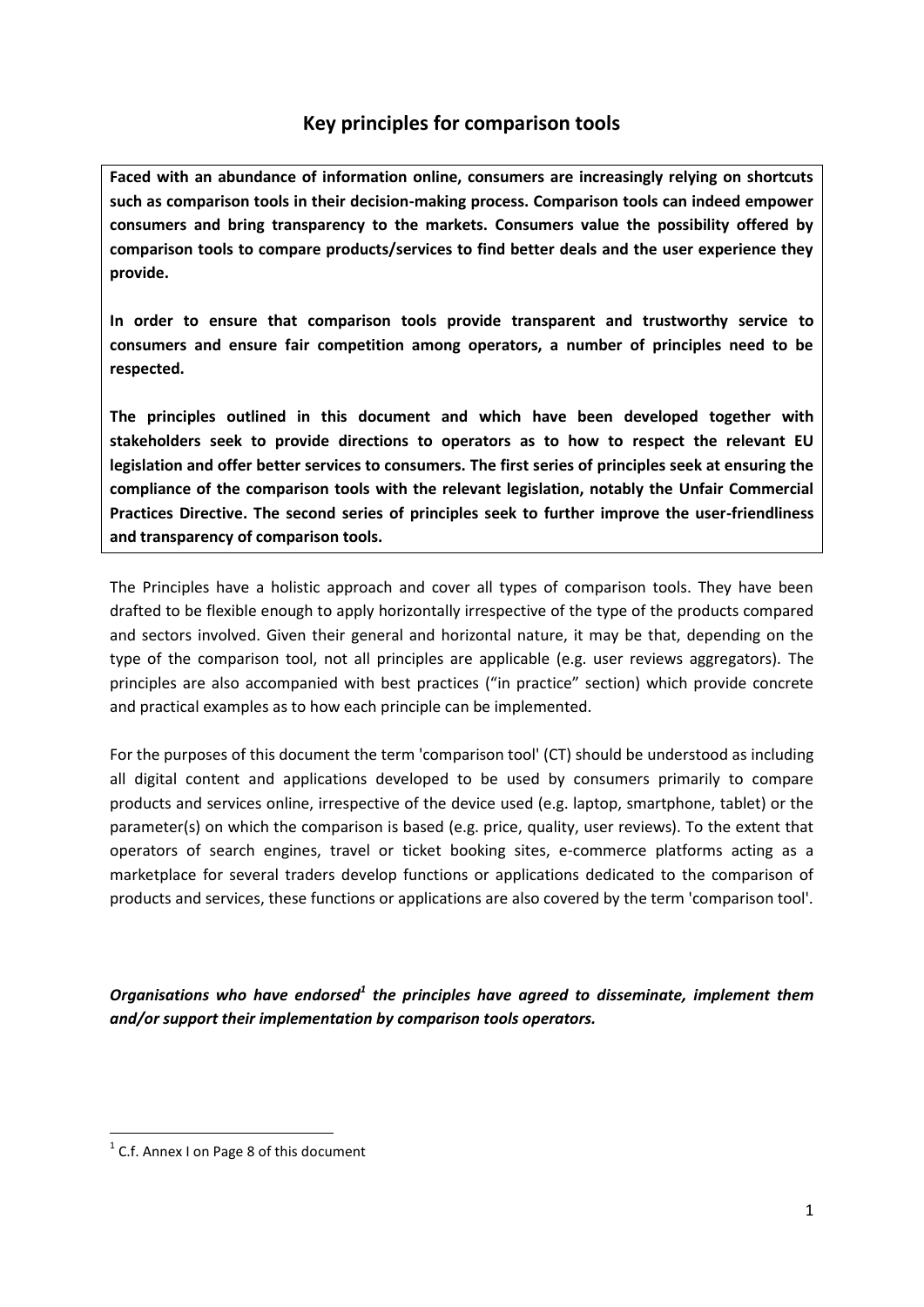#### **Section I. Ensuring compliance with the Unfair Commercial Practices Directive**

The Unfair Commercial Practices Directive contains various provisions which apply to comparison tools. One of the key criteria which needs to be fulfilled for the Directive to apply, is whether a comparison tool qualifies as "trader" within the meaning of the Directive. A "trader" is "any natural or legal person" who "is acting for purposes related to his trade, business, craft or profession and anyone acting in the name of or on behalf of a trader", in connection with a "business-to-consumer commercial practice" (any commercial practice "directly connected with the promotion, sale or supply of a product to consumers"). Situations involving an intermediary acting "on behalf of a trader" may arise, for instance, when a comparison tool gives the possibility for consumers to directly purchase the products compared or displayed (i.e. without rerouting the consumer to the manufacturer or another reseller), or when there is a material connection with a trader, such as advertising or sponsorship. It can also be the case when a comparison tool is provided to consumers as a service in return for remuneration. In such situations, the comparison tools are bound to professional diligence and to the applicable legal requirements provided by the Directive in each case.

In order to comply with the Directive, comparison tools should ensure that comparisons are carried out fairly and do not mislead consumers. Articles 6 and 7 prevent traders from providing false or deceiving statements and omitting material information *inter alia* about the price and/or the availability of products, if this causes or is likely to cause the average consumer to take a transactional decision he would not have taken otherwise. Article 6(1)(c) and (f) also require clarity on whether a comparison tool is independent, operated or (directly or indirectly) sponsored by a trader. In this context, *"falsely claiming or creating the impression that the trader is not acting for purposes relating to his trade, business, craft or profession, or falsely representing oneself as a consumer"* is prohibited in all circumstances by point 22 of Annex I.

This implies properly informing consumers about the availability and the price of the products and services compared (also when the trader is located in a different country than the consumer) as made available by the seller of the product or service, how the comparison is done, which elements are included in the price indicated for all the products or services compared, what are the commercial relations between the comparison tool and the traders ranked, such as whether it actually belongs or is linked to a trader and is used to advertise its products, or whether it derives some revenues from certain of the traders whose offers are compared. As a consequence, traders should ensure that the information given on the products compared is accurate and that the comparison is performed in a transparent and impartial manner.

The principles under Section I. have therefore been developed to help ensure compliance of comparison tools operators with the relevant provisions of the Directive. Beyond the Unfair Commercial Practices Directive, it is also necessary that comparison tools comply with other relevant legislation.

*Please note that this document cannot provide a formal interpretation of community law and are not an exhaustive interpretation of the trader's obligations under the Unfair Commercial Practices Directive or sectorspecific legislation. Whilst these principles have been shared with national authorities, in accordance with the Unfair Commercial Practices Directive and its transposition into national legislation, national courts and authorities will continue to perform a case-by-case assessment of whether a claim is misleading either in its content or in the way it is presented to consumers taking into account its impact on the average consumer's purchasing decisions.*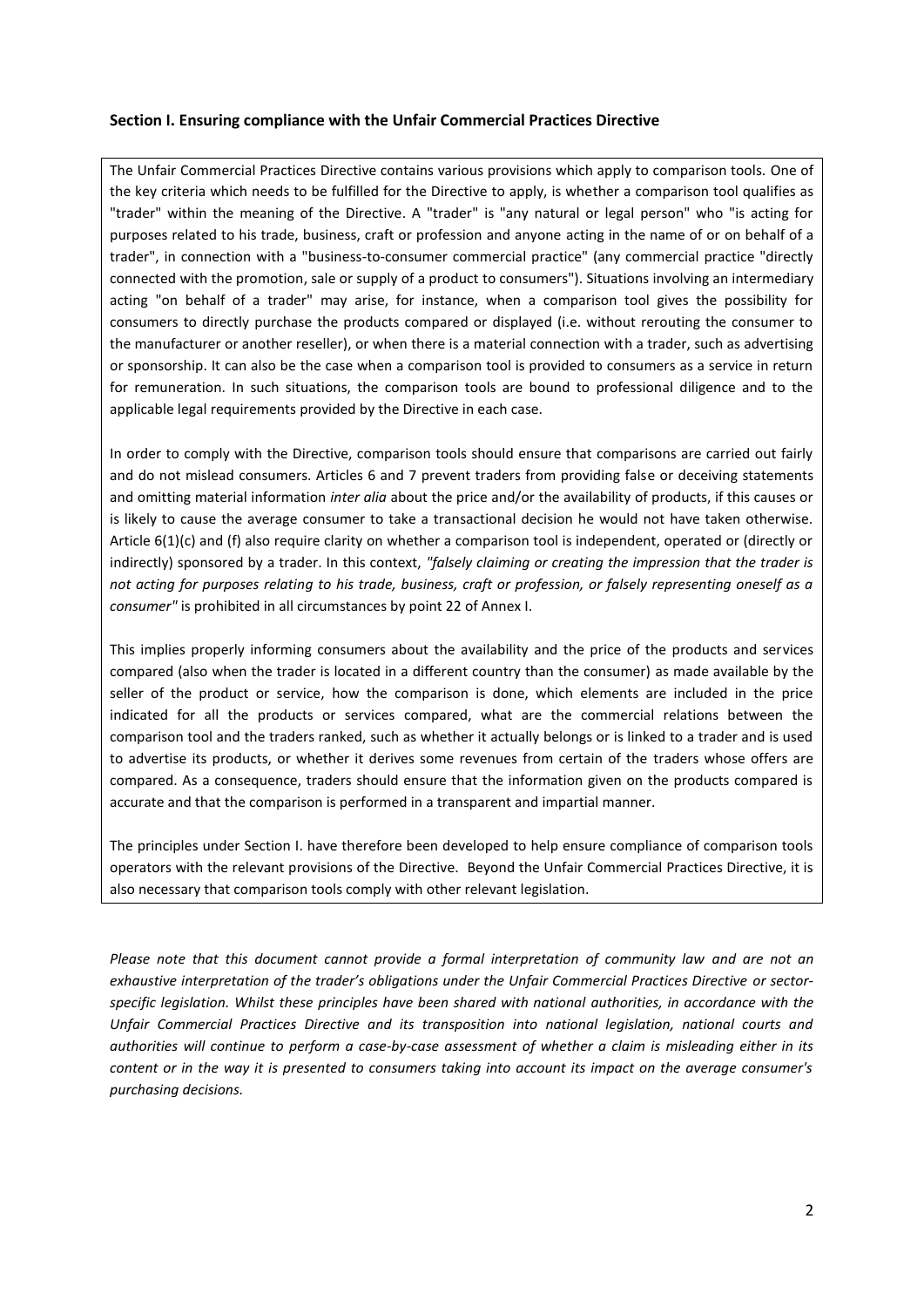### **1. Impartiality of the comparison and identification of advertising**

Advertising should be clearly identifiable by consumers. In this respect, advertising and sponsored results must be prominently differentiated from organic comparison results. Consumers must be clearly informed when a contractual or any other type of relationships between the comparison tool operator and a trader is affecting the impartiality of the results displayed. When the default ranking is affected by a contractual or any other type of relationships between the CT operator and the manufacturer/seller/provider/any other organisation, it should be clearly marked and consumers should also be given the option to rank the offers in an impartial way (e.g. by ascending price).

In practice:

- There should be a reference to "advertising" or "promoted link" whenever the default ranking is affected by a contractual or any other type of relationships between the CT operator and the manufacturer/seller/provider/any other organisation. This is for instance the case when a premium fee is paid by the manufacturer/seller/provider/any other organisation so that its offer(s) appear(s) more prominently/higher on the ranking page.
- Similarly, product reviews featured on the website and which have been posted by the manufacturer/seller/provider/any other organisation or have been paid for by them should be clearly indicated as being advertising.
- Other types of advertising (e.g. banners) should be explicitly marked as such and separated visually from the results.

#### **2. Transparency about the business model**

Comparison tools should be transparent about their business and financing models, including owners, shareholders, material connections with manufacturers, sellers or providers of the goods and services featured. Any material connection to traders whose products/services are compared on the comparison tools should be adequately disclosed.

- Transparency about the business-model should include giving general information on whether the incomes of the comparison tool stem, for example, from:
	- o advertising appearing in specific sections on the website (whether in relation to the offers compared or not)
	- o pay-per-click
	- o pay-per-order/commission
	- o referencing manufacturers/sellers/providers in the comparison tool
	- o selling to other businesses data collected on its users.
- Additionally, it should also be mentioned whether the comparison tool is (partly) owned by, or affiliated to, a manufacturer/seller/provider/any other organisation whose products and services are compared on the comparison tool.
- Such information should be displayed in a clear, simple and meaningful manner and easily accessible from all pages of the website, e.g. in the "About us" or "FAQ" section of the website or the app.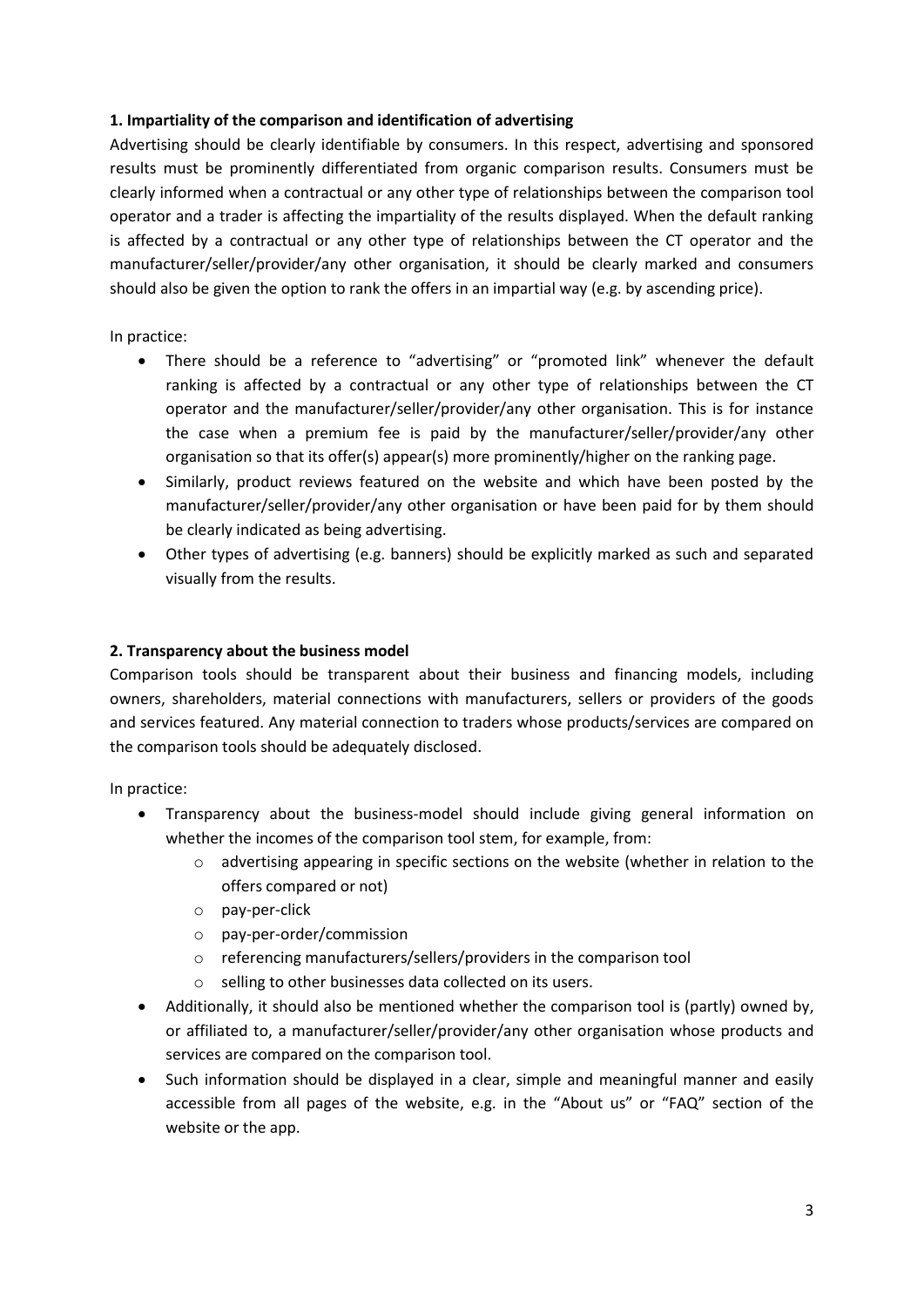# **3. Accuracy of the information provided, including price and availability**

Comparison tools should ensure that all the information they provide is accurate and in particular that information regarding price and availability corresponds exactly to the offer as made available by the seller of the product or service. In no case should availability information give a false impression of scarcity. CTs should provide consumers, in accordance with existing legal obligations – and where such obligations do not apply, to the extent possible – with the final product price, including applicable taxes, charges, surcharges, additional fees and delivery costs, and with a detailed breakdown of these charges.

In practice:

- Comparison tools should ensure that the information is updated regularly and frequently, to reflect the changes in the offers as made available by the seller of the product or service. They should act promptly to correct inaccuracies once they become aware or are notified of them.
- Prices, particularly those which may enter into force for long term contracts after initial discounts, as well as conditions applicable for loyalty periods, have to be clearly stated. Consumers should be informed about the differences between a promotional offer and the normal price.
- When offers are ranked by ascending prices, then final prices should serve as the criteria for such a ranking.
- It is to be clearly indicated whether availability information reflects availability on the comparison tool itself or overall availability. Additionally, this could be completed with the time of the last update on the search result page.
- Since delivery costs may not always be known to the comparison tool operator, the operator should undertake best efforts and provide, to the extent possible, indicative information by mentioning, for example, the standard shipping costs applicable.

## **4. Data collection, ranking, comparability and coverage**

Criteria used for the rankings should be clearly and prominently indicated, as well as, where relevant to ensure that consumers are not misled, general information about any specific methodology used. When the products or services compared are not identical, differences in their characteristics should be clearly mentioned. Comparison tools should give a clear indication of the completeness and coverage of the comparison.

- Comparison tool operators should explain in a general and understandable manner how they collect data about the products and services compared.
- The criteria on which the different rankings are based (e.g. ranking based on price, comments/marks from users or a personalised set of criteria etc.) should be clearly indicated. The criteria of the default ranking should be prominent, provided in a succinct way directly on the search results page.
- A comparison tool should display the same information in a uniform manner for all the products compared to ensure comparability.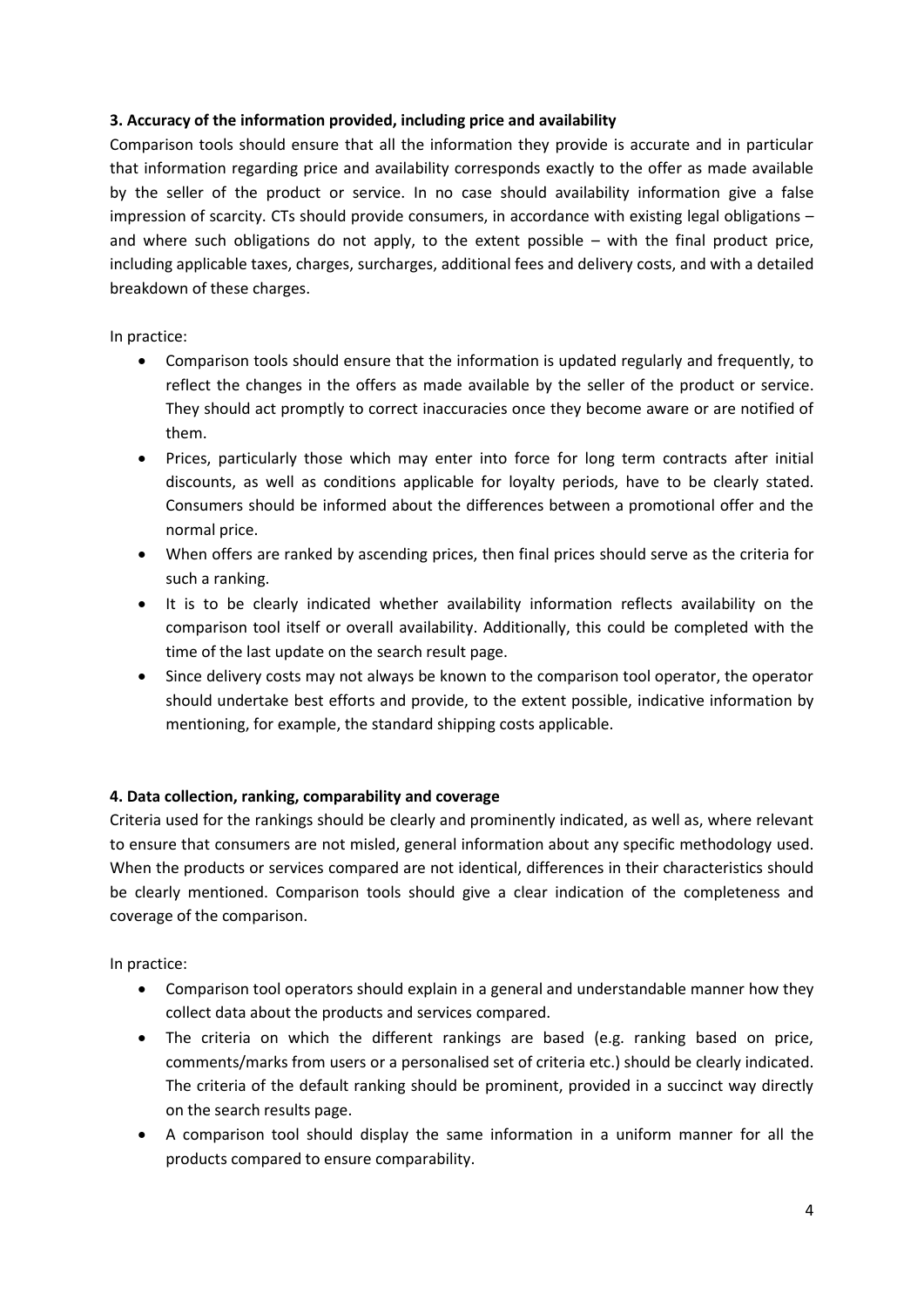- When additional services are included, this should be clearly indicated as well as whether they are offered by the traders or the CT itself. Optional services should be offered with an opt-in mechanism.
- The coverage of the comparison should be specified in terms of sectors, number of sellers and geographical scope. In case of highly diverse markets (e.g. fast moving consumer goods, electronic goods), the comparison tool should seek to give the number of products and suppliers compared. In the case of highly concentrated markets (e.g. energy or telecoms, international transport), the comparison tool should clearly indicate which providers it covers. This information should be prominently provided, for instance on the landing page.
- The existence of any important exception to the coverage of the CT in terms of major market players particularly in highly concentrated markets should be made known to consumers.
- Comparison tools providing comparison of tested products (e.g. qualitative comparisons) should indicate prominently how many products have been tested or analysed in a given range of products.

## **5. Transparency and trustworthiness of user reviews and user ratings**

Comparison tools should take measures to ensure the trustworthiness of user reviews and ratings, and provide an overview of the methodology used to the extent that this is necessary to ensure that consumers are not misled. If a review is posted by an endorser who is getting paid or getting services in exchange for talking about a product or if a review has been procured in a way that may influence the reviewer's opinion about the product, this needs to be made clear to consumers.

- Comparison tools displaying user reviews should explain that the reviews are user-generated and how they are created, posted, ranked and sorted.
- Comparison tools displaying user reviews should take steps to discourage fake reviews and ensure they are trustworthy. This could include, for instance, automatic quality control, requesting the reviewer to be registered, to verify his/her IP address or to require proof that the person has actually used the object of the review. However, the control of reviews should be carried out with respect to users' rights to anonymity in compliance with EU/national data protection laws and should not discourage online engagement or create barriers for consumers to post reviews.
- All reviews, even negative ones, provided they respect legislation against defamation and comply with the terms of service of the site, should be published and should not be pushed at the bottom of reviews to ensure the full and transparent information of consumers.
- Sponsored reviews should be distinguished, visually and structurally, from organic results. Such reviews should not be counted in for aggregated review scores.
- Posting of reviews by traders, or by third parties on request of the trader (e.g. e-reputation companies), are totally "fake" reviews and banned in all circumstances as the practice amounts to 'falsely representing oneself as a consumer'.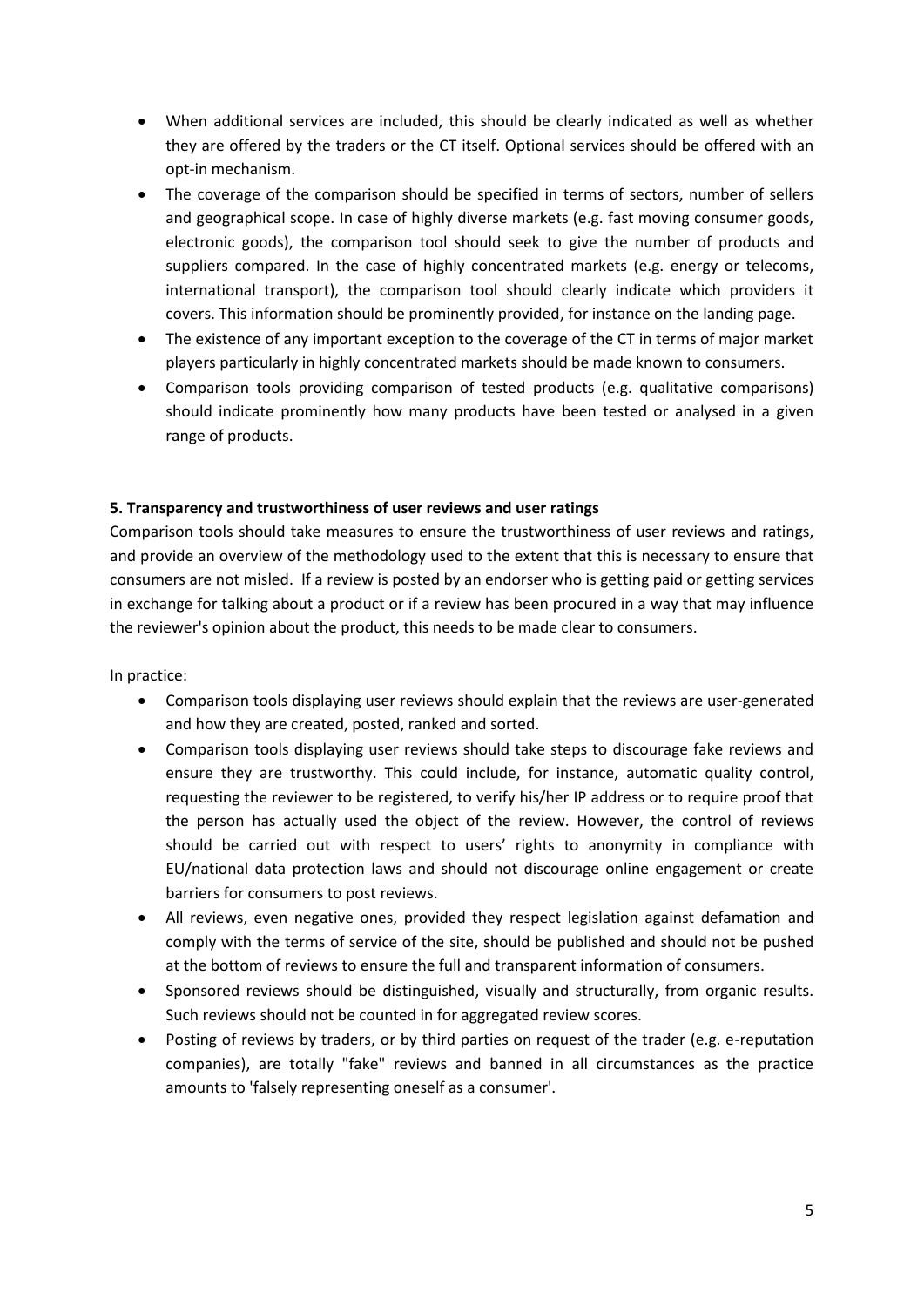## **6. Display of contact details**

Comparison tools should display their contact details, including postal address and e-mail address.

In practice:

Contact details should be given in a dedicated "contact us" section.

#### **Section II. Further improving transparency and user-friendliness**

The following principles seek to further improve the transparency and user-friendliness of the comparison tools beyond legal requirements.

#### **7. Complaint handling and access to redress mechanisms**

Comparison tools should handle complaints relating to inaccuracies and other problems in connection with the comparison service itself in a speedy and efficient manner. When the comparison tool offers the possibility to purchase via the website/application, the operator should have an efficient complaint handling policy and provide consumers with easy-to-find information on available redress mechanisms for the sectors it covers<sup>2</sup>.

In practice:

- Information on how to complain about problems in connection with the comparison itself should be easy to find.
- In relation to redress mechanisms, the comparison tool should describe the complaint handling mechanism and provide the contact details of the relevant alternative dispute resolution body or bodies.
- Comparison tools could also indicate a phone number to be contacted for when the consumer experiences a problem.

#### **8. Relevance of the information and display**

Information provided by comparison tools should be relevant for assessing and comparing offers from a consumer perspective.

In practice:

1

- Information should be written in simple language, avoiding complex legal and technical terms.
- To improve the user-friendliness of the CT, it would be useful that this information is layered in case the consumers wish to look for more granular details.

<sup>&</sup>lt;sup>2</sup> Without prejudice to existing legal requirements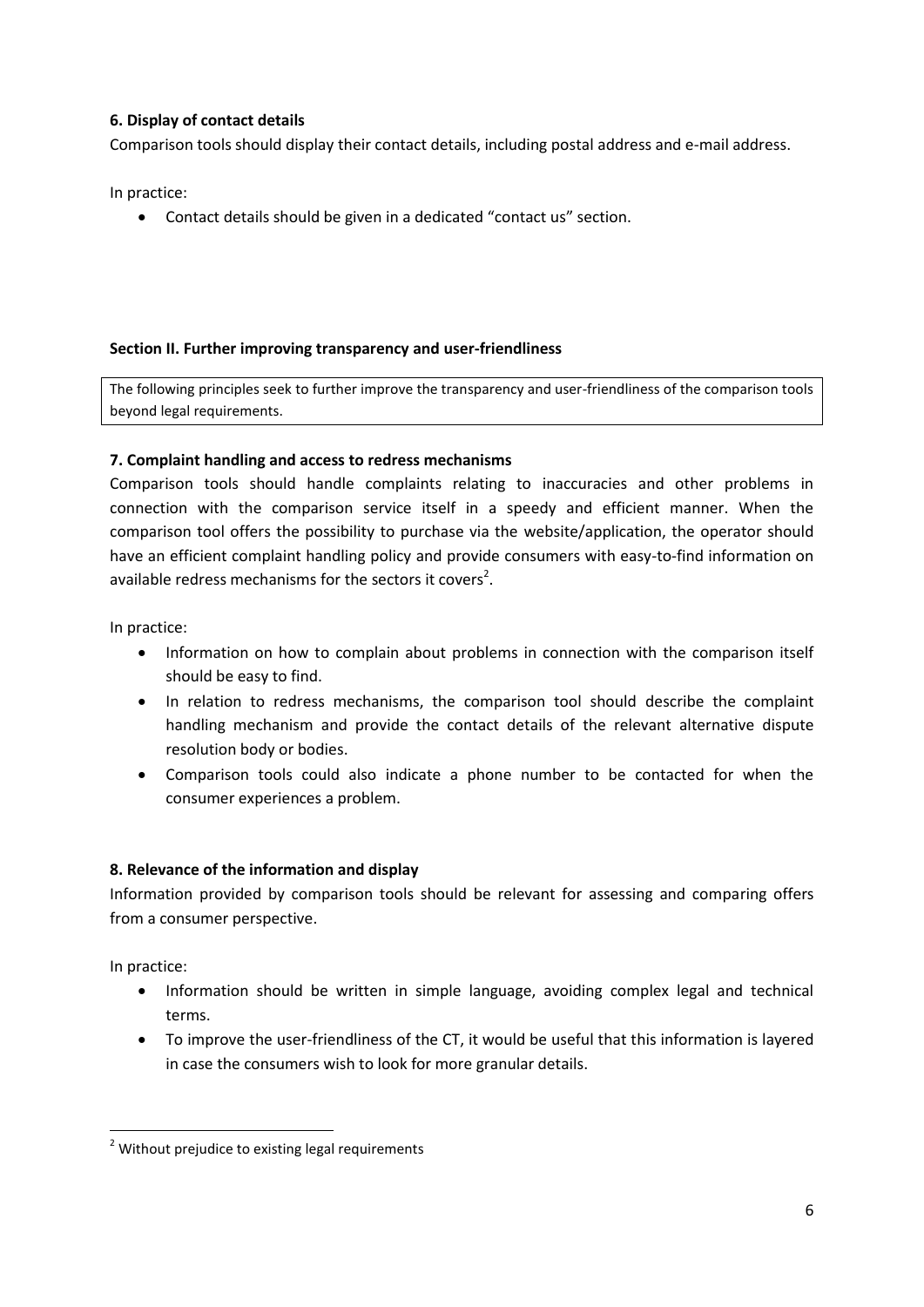- Similarly, the comparison tools could also provide consumers with the possibility to personalise the search, for instance by including multiple evaluation criteria, filters and simulation functions.
- The comparison tool could put in place a uniform and easy point of recognition (design, layout, icon, etc.) that informs consumers when compared products are not identical.

# **9. User-friendliness and accessibility**

Comparison tools should strive to employ a user-friendly and simple to use interface. Comparison tools should incorporate features that make them more accessible to the vulnerable, the disabled and the elderly.

- Comparison tools websites should also follow existing international guidelines or standards on accessibility.
- Practical solutions should be implemented by the CT operator to help consumers find the necessary information covered in these principles, irrespective of the device used.
- To improve the user-friendliness of the comparison tools, sellers could be given the possibility to react to reviews posted by users.